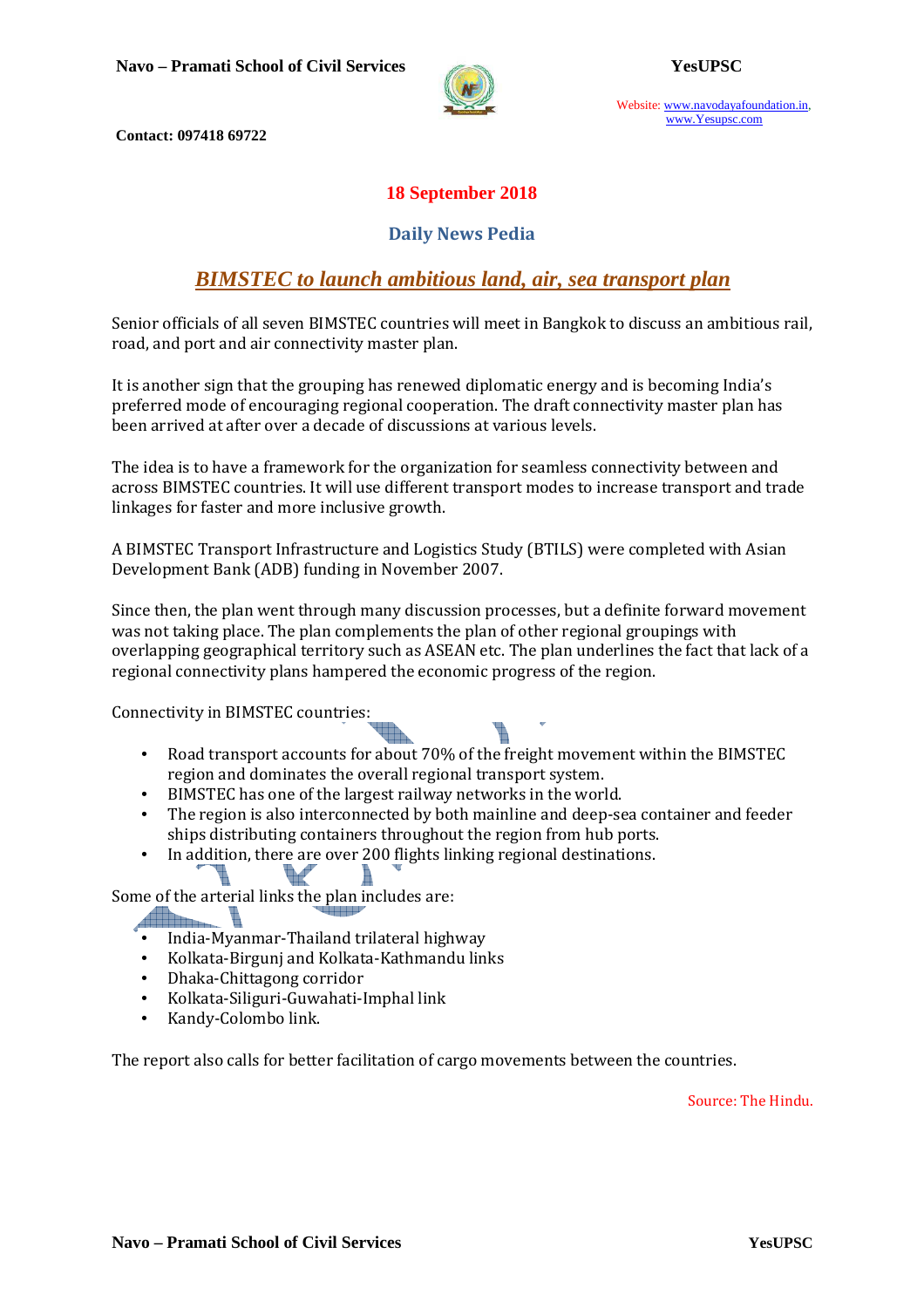### *Govt proposes to merge Dena Bank, Vijaya Bank and Bank of Baroda*

The government has proposed merger of three public sector banks i.e., Bank of Baroda, Vijaya Bank and Dena Bank.

To create India's third largest bank with a total business of more than Rs 14.82 lakh crore. This step will particularly help Dena Bank, the weakest of the three, which is currently under the Prompt Corrective Action (PCA) framework

*Prompt Corrective Action (PCA):* It is an action taken by Reserve Bank of India, when banks breach certain regulatory requirements like minimum capital, return on asset and quantum of non-performing assets. In this framework, banks are restricted from expanding number of branches, staff recruitment and from increasing the size of their loan book. Apart from Dena Bank, ten other banks are currently under the PCA

It will follow the merger of the five associate banks of State Bank of India with itself. And the government move on Life Insurance Corporation of India's proposal to acquire majority stake in IDBI Bank.

#### *Advantages of merger*

- The lending ability of this bank will be far higher.
- It will reduce the amount of capital required by the government to pump into these lenders and will help clean their balance sheets.
- The merged entity will have the ability to expand its banking operations, with the specific ability of the banks will add up to provide better operations:
- Dena Bank has a strong CASA (current account savings account) base and a strong MSME portfolio.
- Vijaya Bank has a strong credit culture and
- BOB is an aspiration bank with a strong global reach and is technologically sound.
- No employee will face any adverse service conditions after the merger
- Merger of the banks will helps India's fastest growing economy, which need stronger and globally competitive banks.

Source: The Hindu.



The Maharashtra Government is going to set up a varsity dedicated to mitigating cyber threats.

The new Cyber University will train 3,000 professionals to fight online space cyber attacks and internet crimes. It will also provide training in 15 other Internet of Things (IoT) areas such as Data Analytics and Artificial Intelligence (AI), cloud computing, block chain, cyber forensics and cyber investigations. Maharashtra had already set up Indian Computer Emergency Response Team to ward off external cyber threats.

In 2016, Maharashtra used *GARUDA Technology* to fight against cyber threat

Garuda Technology is a Engineering Company with a team of talented and Skilled Engineers Specialized in Industrial Electrical, Electronics, Automation and Robotic Systems.

Source: The Hindu.



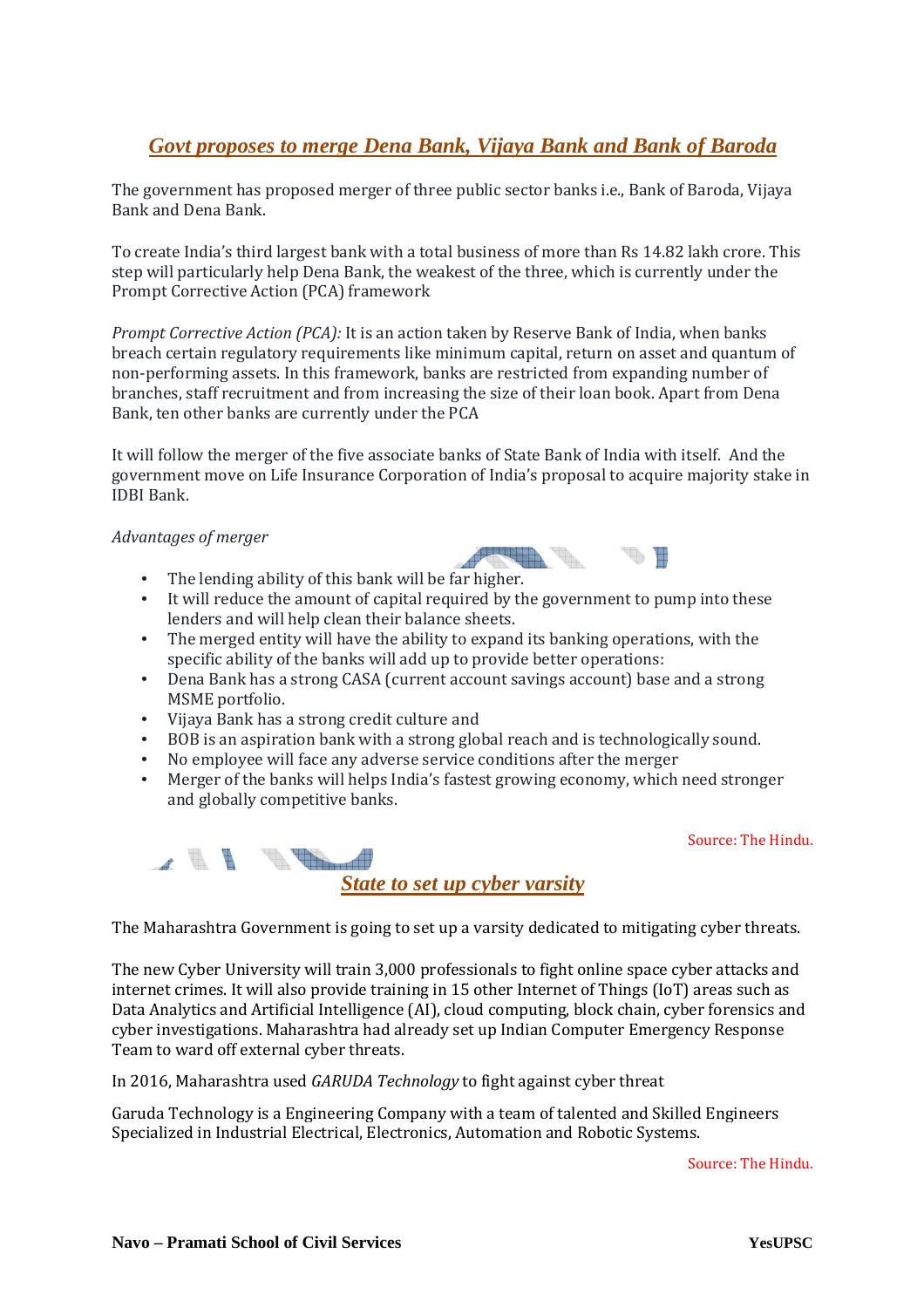## *Fluoride contamination in Odisha*

School Children in Odisha's Nuapada district are facing the brunt of Fluoride Contamination with potable water sources in as many as 54 schools and anganwadi premises testing for fluoride presence beyond permissible limits.

Laboratory tests found 5.25 mg per litre fluoride content in water. Consumption of water having fluoride content above 1.5 mg per litre is considered dangerous to health.

In 2018-19, drinking water sources in eight schools in Nayagarh, seven in Balangir and eight in Kalahandi districts were found to be fluoride contaminated.

#### *Health Issues:*

- Prolonged consumption of fluoride-contaminated water leads to dental and skeletal fluorosis.
- Mottled Teeth and crippled backbone and limbs are manifestation of the disease.
- Bones in children are in formation stage while fluoride tends to damage bones.

## *India calling: 5G networks may be in place by 2020*

The Indian government is aiming to commercially introduce 5G services in the country by the end of 2020, almost in line with rest of the world. The steering committee has recommended that the 5G spectrum allocation policy should be announced by the end of this year. The highlevel panel has recommended that 5G programmes be also funded by the government.

5G is the next generation of mobile Internet connectivity that would offer much faster and more reliable networks, which would form the backbone for the emerging era of Internet of Things (IoT).

Previous generations of mobile networks addressed consumers predominantly for voice and SMS in 2G, web browsing in 3G and higher speed data and video streaming in 4G. The transition from 4G to 5G will serve both consumers and multiple industries.

Globally, over 150 pre-commercial 5G trials are under way around the world, including South Korea, China and the U.S., 5G trials are yet to begin in India.

#### *Challenges ahead:*

- Coverage in rural areas remains a challenge.
- Disrupting industries: Once commercialised, 5G is expected to disrupt not only telecom but other industries as well as. 5G is expected to see use beyond delivery of services just on "personal phone platforms." It will also connect new devices to support a much larger range of applications and services.

#### *Advantages:*

- Next generation mobile Internet connectivity will offer faster, more reliable networks that will form the backbone for era of IoT.
- The next generation network will see usage in key government projects such as smart cities and Digital India, besides other business-to-business applications.
- Consumption in terms of using IoT (Internet of Things) devices such as connected refrigerators etc.
- It would enable revenue opportunity for Indian telecom operators by 2026.
- The largest opportunity would be seen in sectors like manufacturing, energy and utilities followed by public safety and health sector

Source: The Hindu.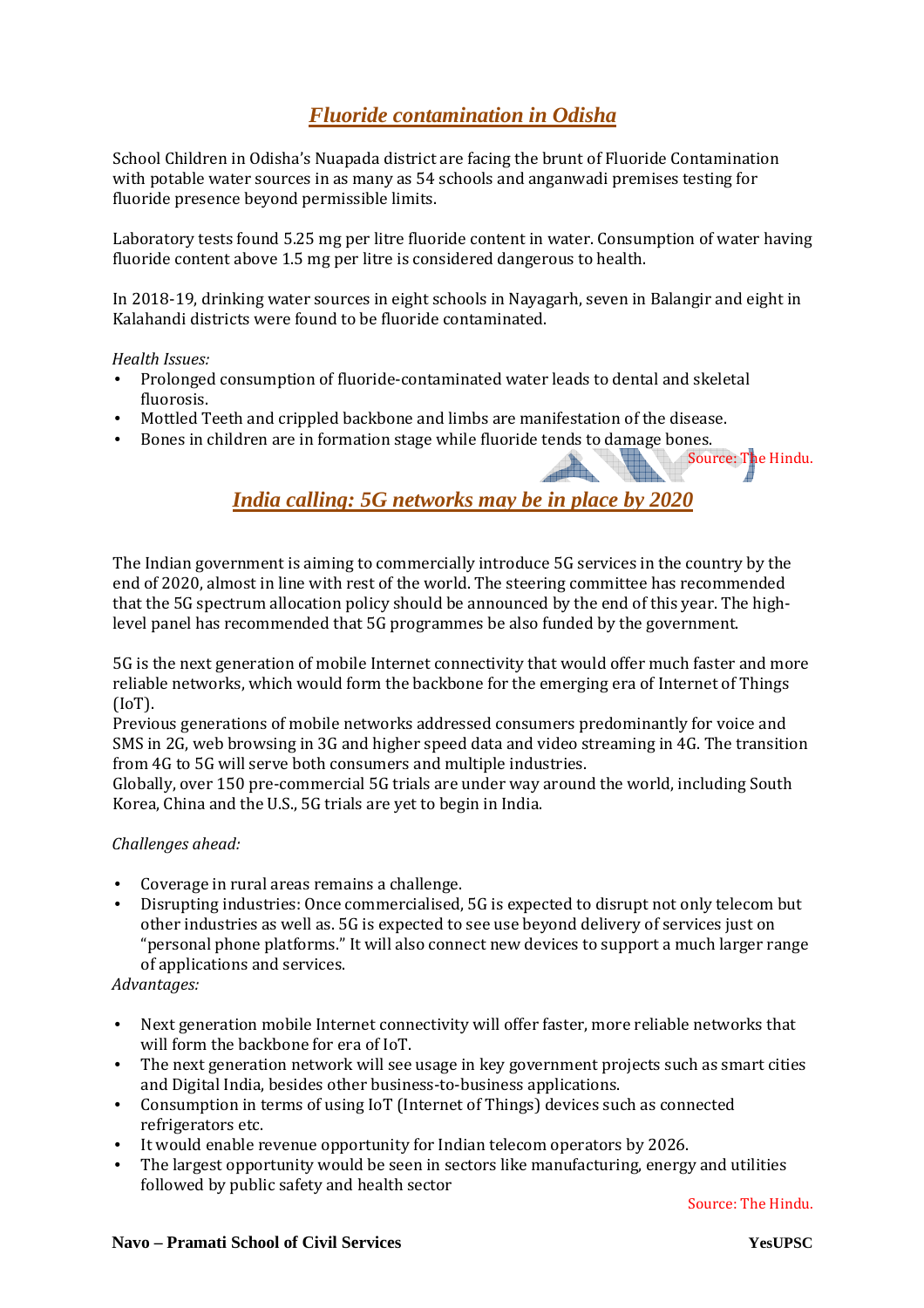# *Comprehensive Integrated Border Management System (CIBMS): Smart fencing will end infiltration*

Union Home Minister Rajnath Singh inaugurated the first phase of hi-tech 'smart fencing' of 11 km stretch on the International Border (IB) in Jammu.

CIBMS would provide for round-the-clock laser-guided surveillance of the borders.

The smart fencing project will initially be implemented to cover gaps in the physical fencing. Eventually, this technology will be implemented across the entire border. The smart fencing is a web of surveillance, communication and data storage devices. It will enable surveillance during difficult weather conditions and reduce the need for physical patrolling of the borders. It will rely on thermal imaging, infra-red and laser-based intruder alarms to stop infiltration.

Source: The Hindu

*EDITORIAL*

To read

# **Terrorised By Law**

Criminalising the mere espousal of an ideology under the UAPA is

# unconstitutional.

*The abuse of the UAPA, if unchecked by the judiciary, poses a greater threat to the sovereignty and integrity of India, than the people being arrested under this Act because nothing incites hatred like injustice.* 

The Unlawful Activities Prevention Act 1967, was enacted by Parliament in 1967, as sections 123 and 124 of the Indian Penal Code were thought to be inadequate to control organised crime and acts of terrorism. Oddly enough, these provisions were considered adequate by the British colonial government to quell anti-state forces! Today several human rights activists, communist thinkers, poets and Dalit voices are being detained under this Act. Even the reading of a translation by Bertolt Brecht, the famous German playwright, is being called an act of inciting sedition.

To determine whether these voices are voices of sedition, we must start with the Constitution. The Preamble to the Constitution makes a solemn resolve to constitute India into a sovereign socialist secular democratic republic and to secure to all its citizens, justice, social, economic and political and equality of status and opportunity. The Directive Principles of State Policy enshrined in the Constitution provide that the State shall in particular, direct its policy towards securing  $-$  (a) that the citizens, men and women equally, have the right to adequate means of livelihood; (b) that ownership and control of the material resources of the community are so distributed as best to sub serve the common good; (c) that the operation of the economic system does not result in the concentration of wealth and means of production to the common detriment. The Constitution of a democratic and decolonised country could not have read any differently because the basis of true freedom is socialism.

Therefore, criminalising the mere espousing of socialist or communist ideology under the UAPA is patently unconstitutional as the objective is neither illegal nor unconstitutional. However, Article 19 of the Constitution sets limits to our freedom of speech and expression, even for legitimate and legal objectives. To test the scope within which a citizen is legally permitted to